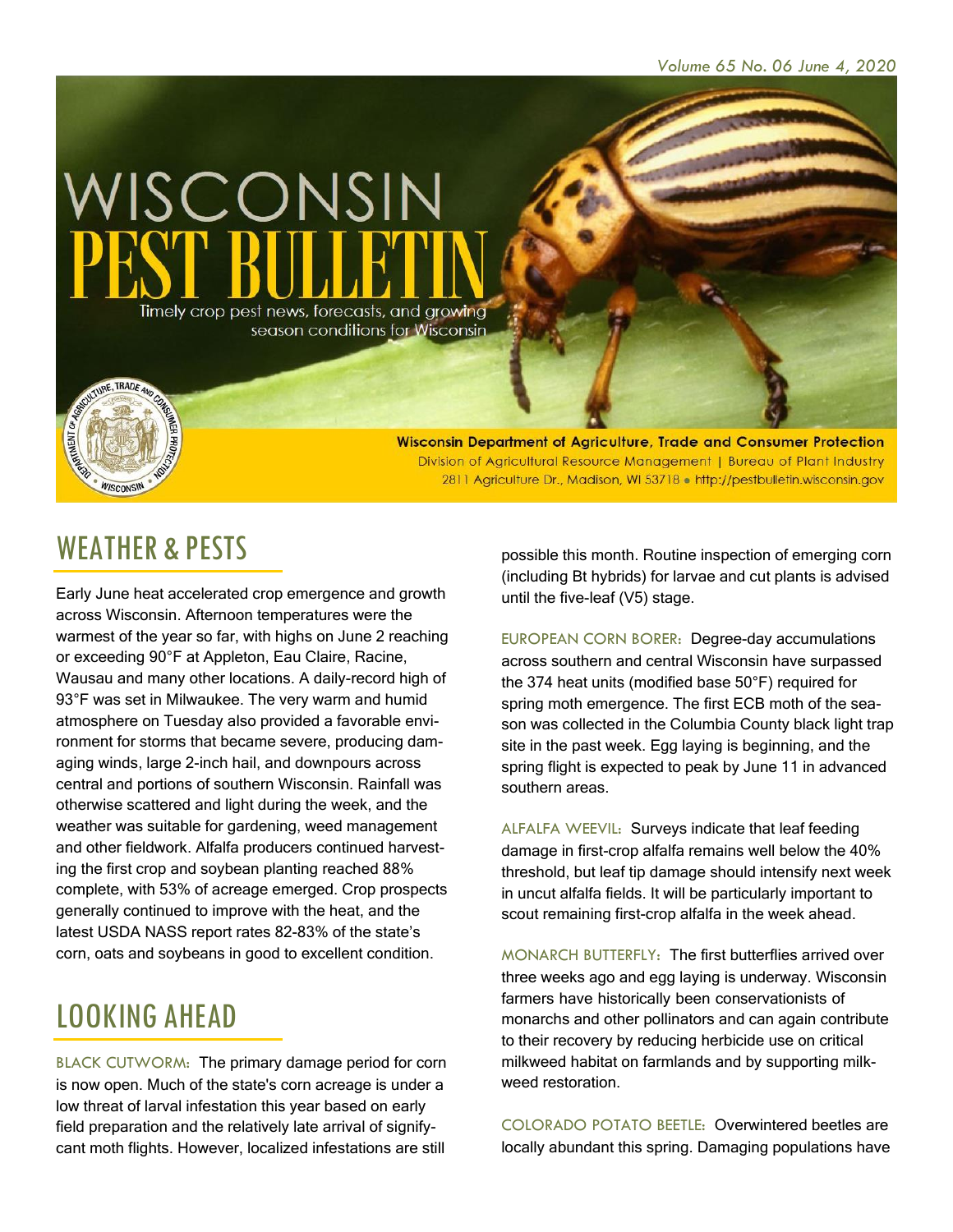been reported from several western Wisconsin CSAs where the beetles are causing severe defoliation of young potato and eggplant crops. If scouting shows that early-season pressure is high, the first of two foliar applications of the biological insecticide Btt can be made at the beginning of egg hatch and again 5-7 days later. In smaller gardens, manual removal of beetles and larger larvae is the preferred way to control populations, but growers must be check plants every few days.



Colorado potato beetle

Phillippe\_Boissel flickr.com

CODLING MOTH: Emergence of spring moths increaseed markedly during the past week. The biofix was set May 24-30 in most apple orchards and controls directed against first-generation larvae are likely to begin next week. Orchards with a history of high CM pressure that record a large first flight of >10 moths per week are candidates for a first larvicide application at 250 degree days (base 50°) from biofix, expected to be reached June 6-9 at advanced locations.

FLEA BEETLE: Damage to beets, leafy greens, potatoes and other vegetables reportedly had been severe in gardens and larger field production areas this spring. Significant defoliation can usually be tolerated by host plants and treatment is not advised unless large numbers of beetles are present on all plants and defoliation exceeds 30%.

# FORAGES & GRAINS

ALFALFA WEEVIL: Larval counts are low for early June. Surveys in western Wisconsin alfalfa, including Chippewa, Dunn, Eau Claire, Pierce and St. Croix counties, found 0-51 larvae per 100 sweeps, and an average of 17 per 100

# DEGREE DAYSJANUARY 1- JUNE 3

| <b>LOCATION</b>                                    | 50°F                     | 2019                     | <b>NORM</b>       | $40°$ F                    |
|----------------------------------------------------|--------------------------|--------------------------|-------------------|----------------------------|
| Dubuque, IA                                        | 567                      | 536                      | 606               | 1133                       |
| Lone Rock                                          | 525                      | 493                      |                   | 1052                       |
| <b>Beloit</b><br>Sullivan<br>Madison<br>Juneau     | 535<br>464<br>504<br>428 | 494<br>439<br>473<br>392 | 619<br>560<br>582 | 1080<br>967<br>1028<br>895 |
| Racine                                             | 392                      | 349                      | 471               | 874                        |
| Waukesha                                           | 437                      | 412                      |                   | 924                        |
| Milwaukee                                          | 401                      | 365                      |                   | 882                        |
| <b>Hartford</b>                                    | 405                      | 387                      |                   | 864                        |
| Appleton                                           | 410                      | 332                      | 475               | 856                        |
| Green Bay                                          | 381                      | 314                      |                   | 804                        |
| <b>Big Flats</b><br>Hancock<br><b>Port Edwards</b> | 450<br>407<br>427        | 376<br>347<br>354        | 573<br>557        | 916<br>849<br>871          |
| La Crosse                                          | 510                      | 431                      | 648               | 1024                       |
| <b>Eau Claire</b>                                  | 520                      | 395                      | 570               | 1009                       |
| Cumberland                                         | 370                      | 304                      | 505               | 765                        |
| <b>Bayfield</b>                                    | 299                      | 199                      |                   | 652                        |
| Wausau                                             | 335                      | 280                      | 494               | 725                        |
| Medford                                            | 339                      | 280                      | 443               | 730                        |
| Crivitz                                            | 373                      | 303                      | 398               | 765                        |
| Crandon                                            | 315                      | 265                      |                   | 672                        |

*Method: Modified B50; Modified B40 as of January 1, 2020. NORMALS based on 30-year average daily temps, 1981-2010.*

sweeps. Alfalfa in Adams, Green Lake, Fond du Lac, Juneau and Monroe counties also had low counts, with a range of 6-41 per 100 sweeps. In Calumet, Manitowoc and Winnebago counties in eastern Wisconsin, egg hatch had just begun as of May 29 and surveys found no more than 10 larvae per 100 sweeps. Leaf tip feeding was below 20% in all sampled fields, but harvesting the first crop in the week ahead will be important for avoiding damage by the larger late-stage weevil larvae. Scouting is recommended until new growth of the second crop is established.

PLANT BUG: Reproduction has increased and nymphs are common in sweep net collections. Combined counts of the tarnished and alfalfa plant bug species were below 1.0 per sweep in all fields surveyed in the past week.

POTATO LEAFHOPPER: Surveys indicate that levels of this insect remain low in first-crop alfalfa. Counts in 52 fields checked from May 28-June 3 were less than 0.4 per sweep (40 per 100 sweeps). The economic threshold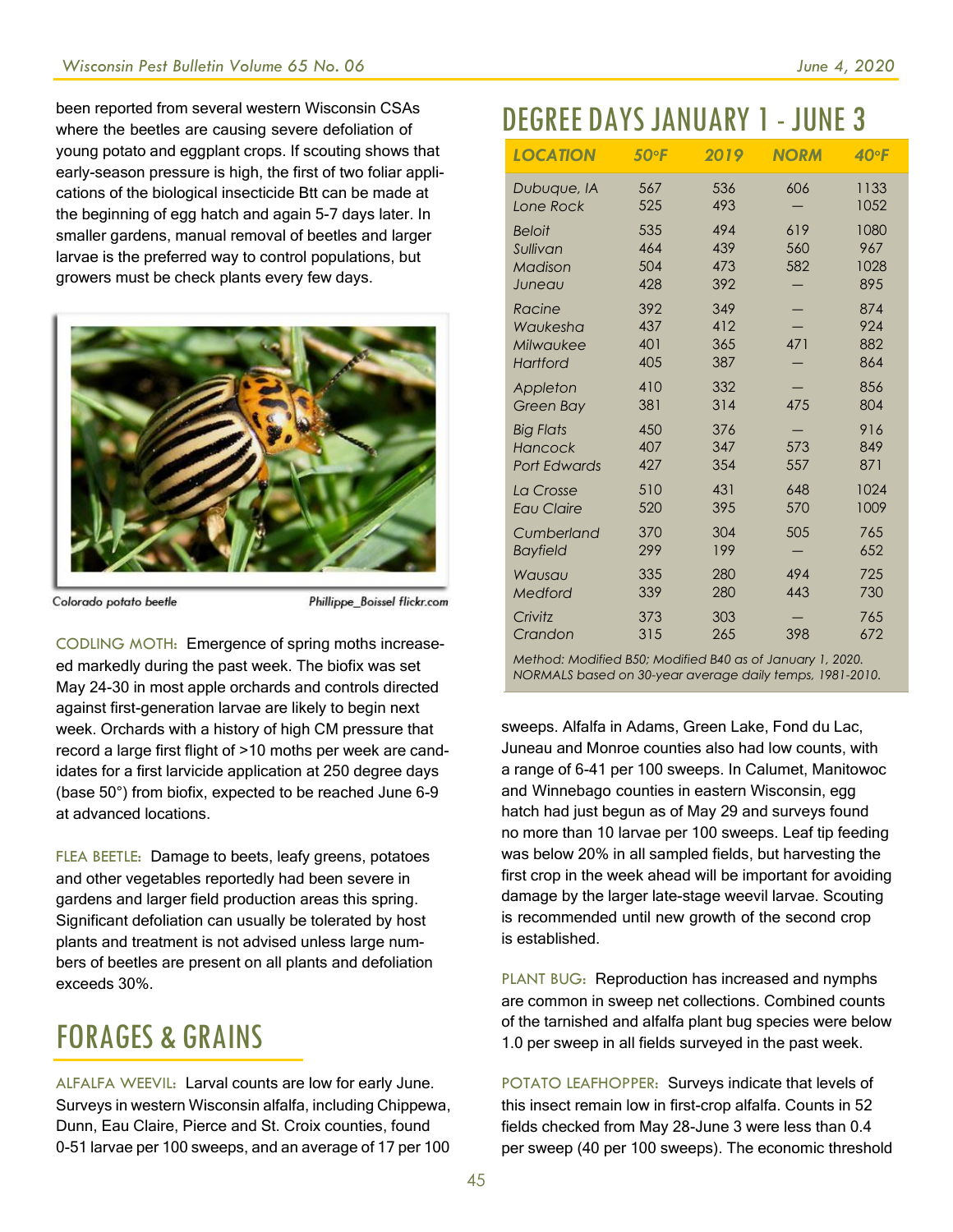for leafhoppers in alfalfa taller than 12 inches is 2.0 per sweep. Second-crop alfalfa is very susceptible to leafhopper injury and should be regularly sampled later this month.

PEA APHID: Populations ranged from 0.2-6.8 per sweep and averaged 2.7 per sweep, a marked increase from last week's average of 0.8 per sweep. The weekly high count of 6.9 per sweep was noted in Pierce County. Winged aphids were observed in most surveyed fields.

MEADOW SPITTLEBUG: Nymphs are currently ¼-½ grown. The highest population encountered was about 12 per 100 stems, which is very low in comparison to the economic threshold of one nymph per stem.



Meadow spittlebug nymph

**Krista Hamilton DATCP** 

# **CORN**

EUROPEAN CORN BORER: The spring flight began by June 3 with the first reported moth capture in the Columbia County black light trap. Based on the European corn borer phenology model, the majority of moths should emerge by June 11 in advanced southern areas and June 19 in the central counties. Egg laying is starting in areas of the state where 450 degree days (modified base 50°F) have accumulated, such as Beloit, Madison, La Crosse and Lone Rock.

TRUE ARMYWORM: Small caterpillars ranging in length from ½-¾ inch are fairly common in alfalfa sweep net collections. Based on this observation and the moderate local flights of 40-60 moths reported during the previous two weeks, more concentrated scouting of corn and wheat should begin next week.



True armyworm larva

**Krista Hamilton DATCP** 

STALK BORER: Larvae will begin migrating from grassy areas into corn in the next two weeks. The recommended scouting procedure is to spot-check the marginal 4-6 rows for plants with holes in leaves, wilted whorls and other signs of damage starting at 1,400 degree days (base 41°F). Control measures may be in order for corn fields with infestation rates in the range of 5-10%.



Stalk borer larva

**Krista Hamilton DATCP** 

BLACK CUTWORM: The primary damage period for seedling corn is now in progress and will extend through mid-June this year. No larval infestations were observed in corn surveyed May 28-June 3. A rescue treatment is justified if more than 3% of plants are damaged and larvae are still present in the field. Spot treatment is an option for sites with patchy damage.

SLUGS: Longitudinal leaf streaks indicative of slug activity are evident in damp cornfields. These mollusks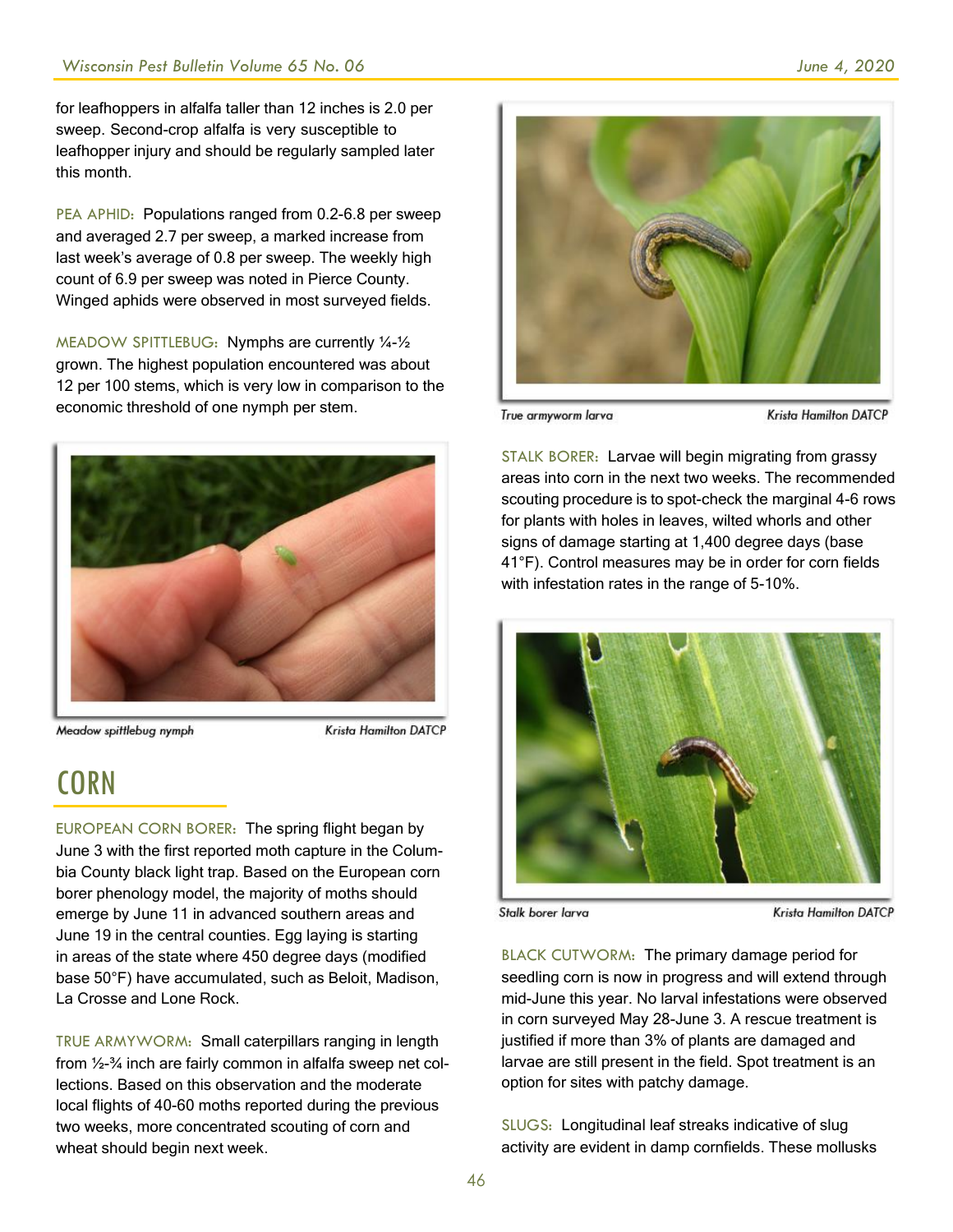become prevalent during periods of wet weather and are usually most damaging in no-till or reduced-till systems and very weedy corn, where surface residue and high moisture favor their development. Corn in the V4 stage or younger is particularly vulnerable to slug feeding.

#### **SOYBEANS**

SLUGS: Persistent moist soils in eastern Wisconsin this spring are extremely favorable for slug activity. Spotchecking newly emerged soybeans for feeding scars on the hypocotyls and cotyledons, as well as for distorted or tattered unifoliate leaves, is recommended. Stand losses from slugs usually occur when soils are wet and seed furrows do not close fully during planting, creating a "highway" for the slugs to feed on and destroy the growing point of consecutive seedlings. A sample size of 20 plants in each of five areas of the field is suggested. No specific thresholds have been developed for slugs in soybeans, and spot application of a molluscicide bait to problem areas should be considered only as a last resort for severe infestations. Growers must follow labeled use rates and distribute the product evenly over the infested area.



Slug defoliation on soybeans

Krista Hamilton DATCP

SOYBEAN APHID: The spring dispersal of winged aphids to soybeans is likely to begin in the week ahead. Currently over 53% of the state's soybean acreage has emerged, 18 days ahead of last year and six days ahead of the 5-year average.

### FRUITS

PLUM CURCULIO: Movement into orchards is underway and feeding and oviposition scars are becoming noticeable on fruitlets. Warm temperatures at petal-fall have provided optimal conditions for plum curculio (PC) migration and egg laying this season. Close inspection of fruits for injury should continue until 308 degree days (base 50°F) accumulate after McIntosh petal fall. As of June 3, most sites are about 125-175 degree days from petal fall. Female weevils show a strong preference for early-sizing apples, with fruitlets 10 mm in size most attractive. Organic control options include PyGanic (pyrethrin) applied at dusk to the outer rows and Surround WP (kaolin) on interior trees.



Plum Curculio oviposition scars

Peter Jentsch Cornell University

CODLING MOTH: Spring moth emergence continued for the second week, with a sharp increase in counts reported from southern Wisconsin orchards. Most monitoring locations recorded a sustained flight with a well-defined biofix last week, and this week eight of 26 cooperating sites registered high captures of 10 or more moths. Apple orchards with a history of high CM pressure that record a large first flight of >10 moths per week are candidates for a first larvicide application at 250 degree days (base 50°) from biofix, which will be reached by June 6-9 in advanced areas of the state. For locations where the spring flight has been inconsistent, it is recommended that growers delay applications until 350 degree days after biofix (June 12-15), when a greater percentage of the larval population has emerged. A density of one trap per 2.5 acres, or one per five acres where blocks are uniform in size, shape and topography, is suggested for accurate CM monitoring.

OBLIQUEBANDED LEAFROLLER: Moths are beginning to emerge in southern Wisconsin, though most larvae in the central and northern areas are still in the late larval instars. Apple growers who have experienced OBLR problems in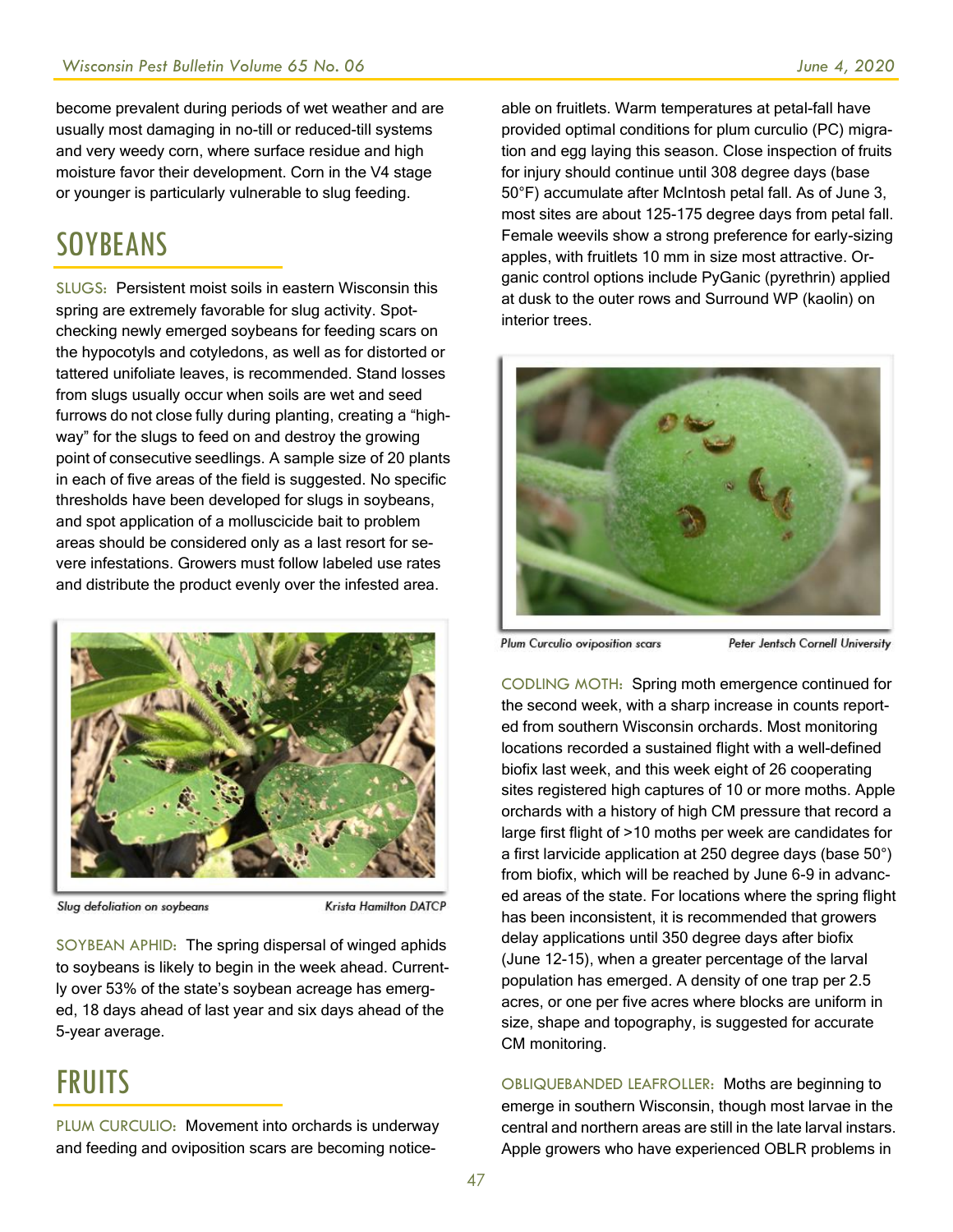recent years should consider setting additional traps to determine specific blocks or varieties in which to concentrate scouting and control. Deploying only one or two traps may not be adequate for accurately assessing OBLR pressure. If the goal is to save an insecticide application, it is important to set additional OBLR traps next week.

WOOLY APPLE APHID: Apple growers should begin scouting areas infested with this aphid last season to confirm the first appearance of aerial colonies, expected to become noticeable by mid-June.

GRAPE PLUME MOTH: This sporadic defoliator is appearing in Dane County vineyards. Larvae of the grape plume moth are late-spring pests that fold and web together grape leaves and feed within the fold. With rare exceptions, their defoliation is generally low impact and usually does not require control. Grape growers who notice shoots with young leaves webbed together are advised to unroll the leaf to verify that the larvae inside is grape plume moth.



Grape plume moth larva

**Mike Cesarz** 

BLACK STEM BORER: Emergence was confirmed May 8- 21 in apple orchards where survey traps have been set this season as part of a USDA-DATCP ambrosia and bark beetle survey. Lindgren funnel traps deployed in five orchards in Kenosha, Lafayette, Rock and Walworth counties all collected this ambrosia beetle in that timeframe. Black stem borer attacks a wide range of fruit trees and hardwoods and has been documented by DATCP in 22 Wisconsin counties since 2013. Until June 2019 when an infested apple tree was identified in a Lafayette County orchard, there had been no confirmed cases of BSB apple tree damage in the state. Orchards

in Michigan, Ohio and other northeastern states have had serious issues with this pest in the last few years, and in western New York, the beetles have killed large numbers of apple trees. The BSB captures recorded in southern Wisconsin last month align with studies from the eastern U.S. that show an early flight for this beetle around 100-145 GDD (base 50°F).



Ambrosia beetle frass (toothpick-like projections)

Jiri Hulchr

PLANT BUGS: An increase in plant bug pressure on apples, strawberries and other fruits is anticipated in the week ahead as more first-crop alfalfa acreage is harvested. Nymphs are currently very common in alfalfa sweep net collections.

SPOTTED WING DROSOPHILA: Berry growers planning to monitor SWD this season should set their traps soon to document the first capture date. SWD flies have been detected as early as first week of May in the upper Midwest. The earliest recorded emergence date for Wisconsin is June 6, 2016 in Door County.

### VEGETABLES

COLORADO POTATO BEETLE: Reports from several western Wisconsin CSA farms indicate that overwintered beetles are abundant and early-season pressure has been higher than usual. The beetles have been active for two weeks and larvae are now appearing on potato and eggplant foliage. Bacterial insecticide treatment with Bacillus thuringiensis var. tenebrionis (Btt) will be most effective while the larvae are very small and in the early instar development stages. Growers using a bacterial product should be aware that these materials persist only a few days and must be reapplied 2-3 times for effective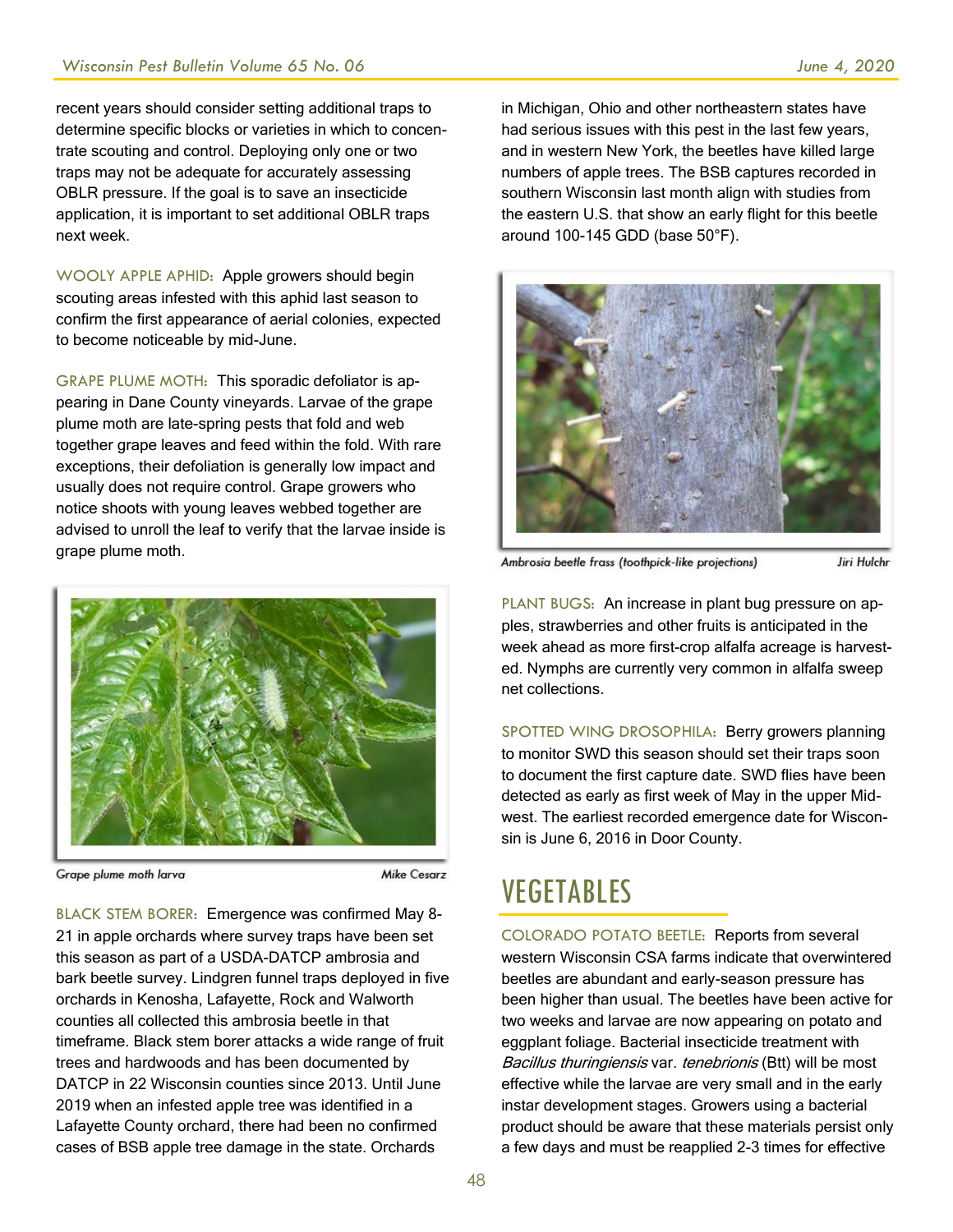control. Treatment is justifiable for pre-flowering potato plants when defoliation exceeds 20-30%. In home gardens, hand picking beetles and larger larvae is the preferred way to keep populations under control, but growers must be persistent and check plants every few days until the peak colonization period has ended.



Colorado potato beetle

Megan Eames DATCP

FLEA BEETLE: Damage to beets, leafy greens, potatoes and other vegetables has intensified in home gardens and larger field production areas. Heavy populations of 5-20 beetles per plant were observed earlier this week on eggplant in a La Crosse County garden and a report from Waukesha County notes that the beetles are particularly numerous there this year. Significant defoliation can usually be tolerated by host plants and treatment is not advised unless large numbers of beetles are present on all plants and defoliation exceeds 30%. Controls are most effective if applied in the morning, when the beetles are less active.



Flea beetles on eggplant

Krista Hamilton DATCP

BLACK CUTWORM: Vegetable gardens should be monitored for signs of black cutworm feeding now that firstgeneration larvae are in the damaging late-instar stages. Beans, cabbage, carrots, celery, corn, lettuce, peas, peppers, potatoes and tomatoes are all susceptible to cutting during the transplant establishment period. Most damage occurs at night as the larvae feed on the stems of young plants at or slightly above or below the soil line. Placing a plastic or cardboard collar around plants, with one end pushed a few inches into the soil and the other end extending several inches above ground, will provide a barrier to prevent feeding by most species of cutworms.

STRIPED CUCUMBER BEETLE: Economic counts of 5-6 beetles per plant were observed this week on young squash and zucchini plants in western Wisconsin community gardens. These yellow and black striped beetles can severely defoliate vine crops, but are most damaging as vectors of bacterial wilt. The bacteria is acquired from infected weeds and spread to cucurbits through feces or contaminated mouthparts. The first symptom of bacterial wilt on cucumber and melon is flagging of lateral and individual leaves.



Striped cucumber beetle

**Krista Hamilton DATCP** 

A count of one beetle per plant for melons, cucumbers, and young pumpkins and five beetles per plant for less susceptible cucurbits (squash, older pumpkins, watermelon) signals a high risk of bacterial wilt if the beetle population is not controlled.

IMPORTED CABBAGEWORM: Egg hatch and larval damage to cabbage and other vegetables in gardens and field production areas has intensified. Larvae observed in Sauk County were approximately ¼ inch long on June 2. Manual removal of the caterpillars from the undersides of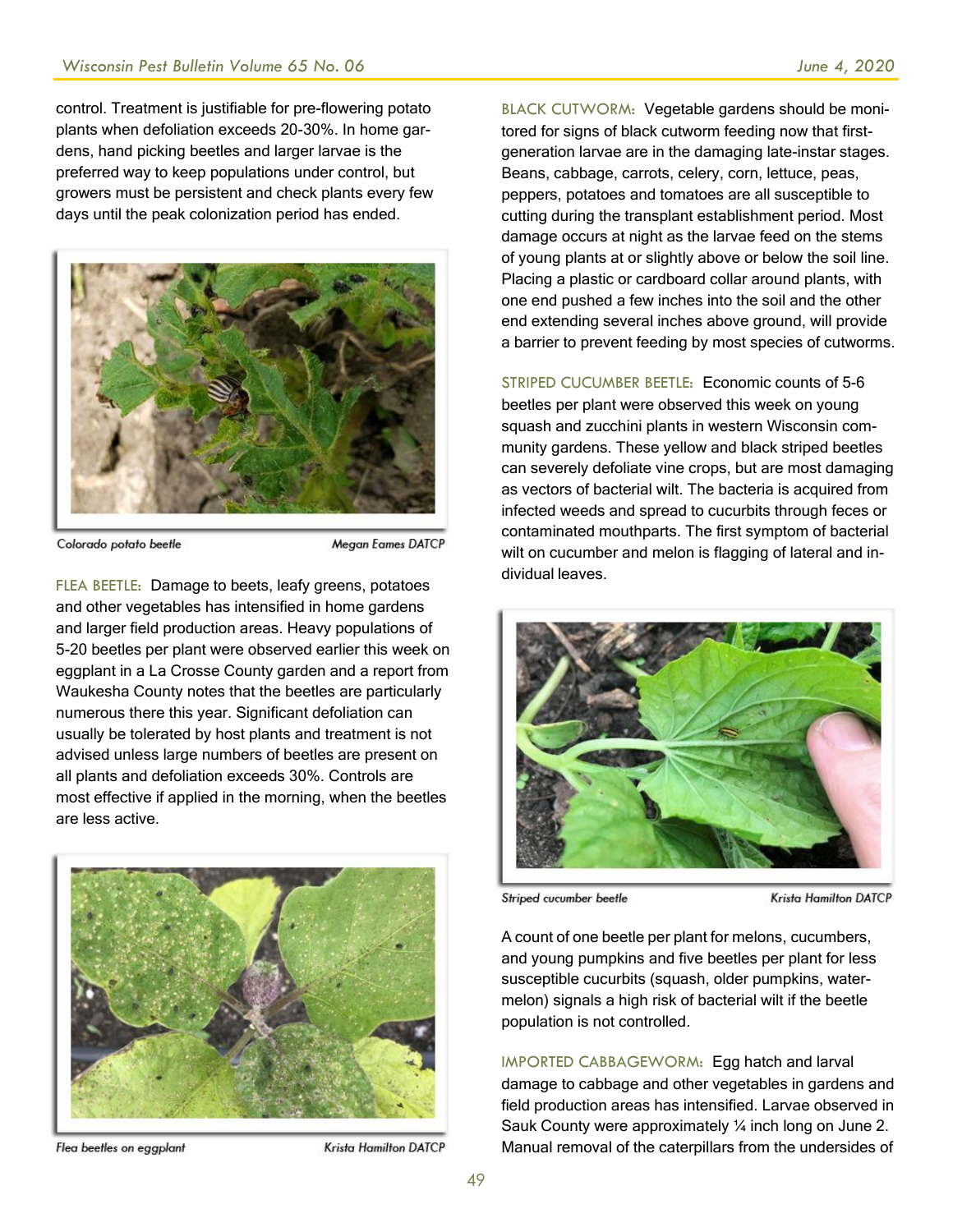cabbage leaves is suggested for control in gardens. Bt or another insecticide may be useful for larger plantings.

POTATO LEAFHOPPER: Surveys in alfalfa indicate a large migration occurred approximately two weeks ago. The nymphs produced by these migrants usually appear during the second or third week of June. Vegetable fields in close proximity to alfalfa could see an influx of adult leafhopper populations as harvesting of first-crop hay increases in the week ahead.

# NURSERY & FOREST

BOTRYTIS BLIGHT: DATCP inspectors report that this common pathogen of bedding plants, notably geraniums, impatiens and phlox, is prevalent at retailers this spring. Also known as "gray mold," botrytis blight is a widely distributed disease caused by the fungus *Botrytis cinerea*. It can infect vegetables, soft fruits, flowers, trees and shrubs, especially when conditions are cool and damp. The fungus usually occurs on plant debris or weak plant tissue, such as old flowers, leaves and overripe fruit. Botrytis spreads quickly to healthy plant tissue and may be very destructive.



**Botrytis or gray mold** 

Michelle Grabowski UMN Extension

Symptoms of botrytis vary by the type of plant infected. As its name suggests, gray mold usually causes a gray, fuzzy coating on leaves, aging flower blossoms and soft, ripe fruits. Infection begins as brown to gray circular spots that later appear fuzzy when the fungus produces masses of gray spores. The disease can cause spotting and decay of flowers, leaves, fruits and berries. Corms and bulbs may rot when infected. In roses, it can cause slightly sunken cankers on the stems.

Botrytis is not difficult to control using cultural methods. Following good sanitation practices such as collecting and discarding faded flower blossoms and fallen petals, keeping leaves dry by avoiding overhead watering, and adequately spacing plants are the best ways to reduce occurrence of this disease.

BOXWOOD LEAFMINER: This serious pest of boxwoods was identified on a boxwood sample from a Milwaukee County retailer. The larvae feed between the upper and lower leaf surfaces, causing distinct blisters on the undersides of leaves. Foliage infested by boxwood leafminer becomes yellow and stunted. The adult fly is a yellow to orange-red gall midge that swarms around boxwoods in spring, around the time that weigelas bloom.



Boxwood leafminer fly and emergence "windowpane" Joe Boggs OSU

Controls include planting the more resistant English boxwood (Buxus sempervirens 'Pendula,' "Suffruticosa,' 'Handworthiensis,' 'Pyramidalis,' 'Argenteo-varigata' and 'Varder Valley,'), encouraging natural enemies, and maintaining plant vigor. Pruning shrubs before adults emerge or right after adult flies lay their eggs in May reduces the overall population. Pesticide applications can be made when the new leaves are fully formed, around May 1, with a second treatment between mid-June and mid-July.

VOLUTELLA BLIGHT: This destructive disease was recently noted on 'Green Carpet' pachysandra in Washington County, as well as on the boxwood varieties 'Green Gem,' 'Green Velvet,' 'Variegata' and 'Wintergem,' in Dane and Walworth counties. Symptoms include stem cankers and circular leaf spots that gradually increase in size until the entire leaf turns necrotic and dies. Volutella blight is an opportunistic pathogen often infecting plants weakened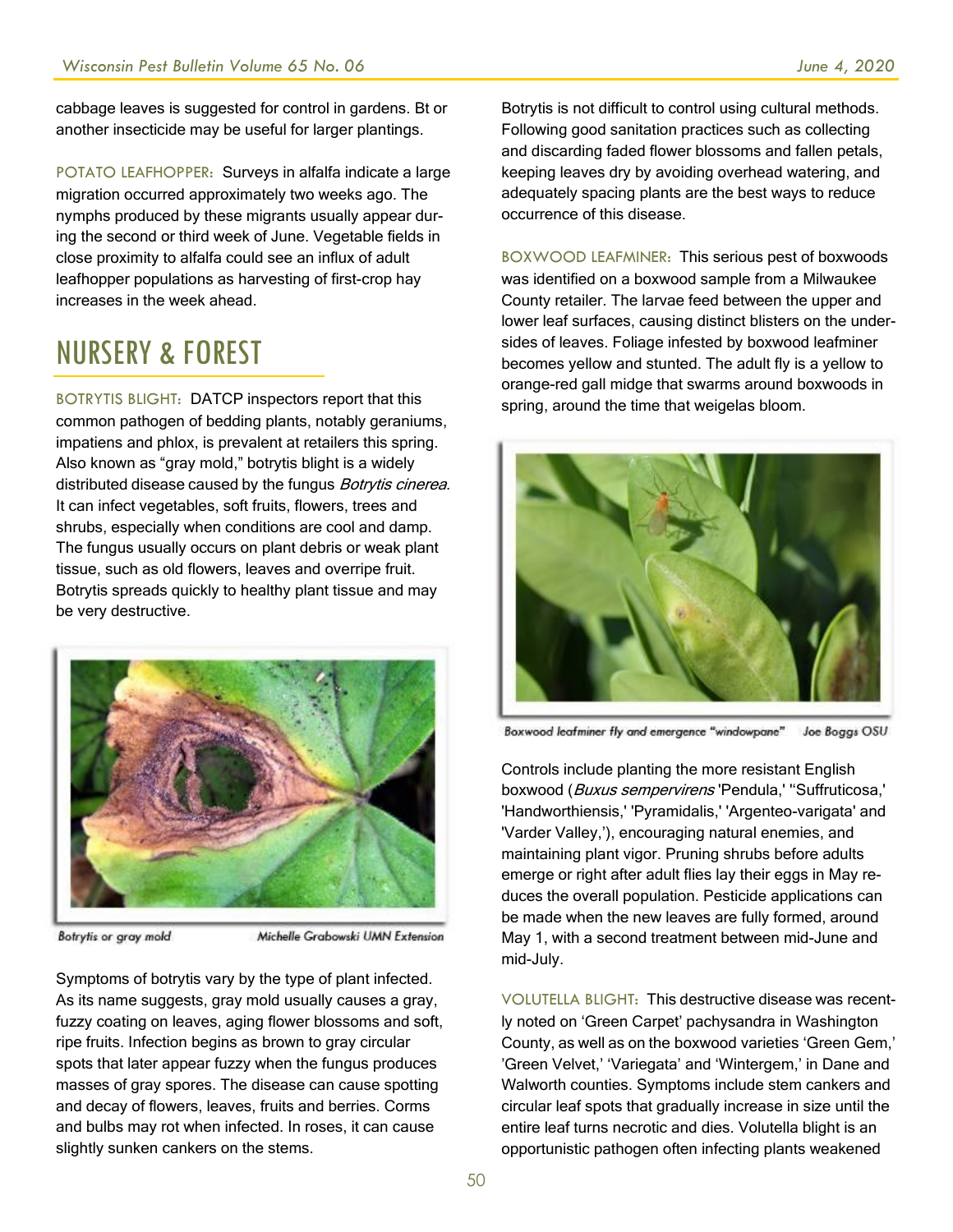by other abiotic or biotic factors such as moisture stress or scale insects. Management includes sanitary, cultural, and chemical measures such as removal of diseased plants and debris, maintaining the growth and vigor maintenance of plant stock, and prudent application of approved fungicides.



Volutella blight on pachysandra

Shanon Hankin DATCP

VIBURNUM LEAF BEETLE: Nursery inspections in Waukesha County found extreme defoliation of viburnum trees caused by the adult and larval stages of this invasive pest. Feeding by VLB can lead to shrub mortality after successive years of defoliation, and both ornamental land-scape viburnums and native viburnums—an important understory component in Wisconsin woodlands—are at risk.



Viburnum leaf beetle multiple life stages

Mitchell Lannan DATCP

The most effective non-chemical control against this pest is to locate and prune out branches and twigs infested with eggs during the fall and winter months (OctoberApril). Egg hatch has been documented in southeastern Wisconsin by early to mid-May.

Most common hardware store pesticides are also effecttive against VLB, but all are toxic to honeybees and other pollinators and caution must be used to avoid treating flowering shrubs. Honeybees and beneficials can be protected by waiting to spray until after petal-fall and by preventing drift onto nearby landscape plants.



Viburnum leaf beetle defoliation

Mitchell Lannan DATCP